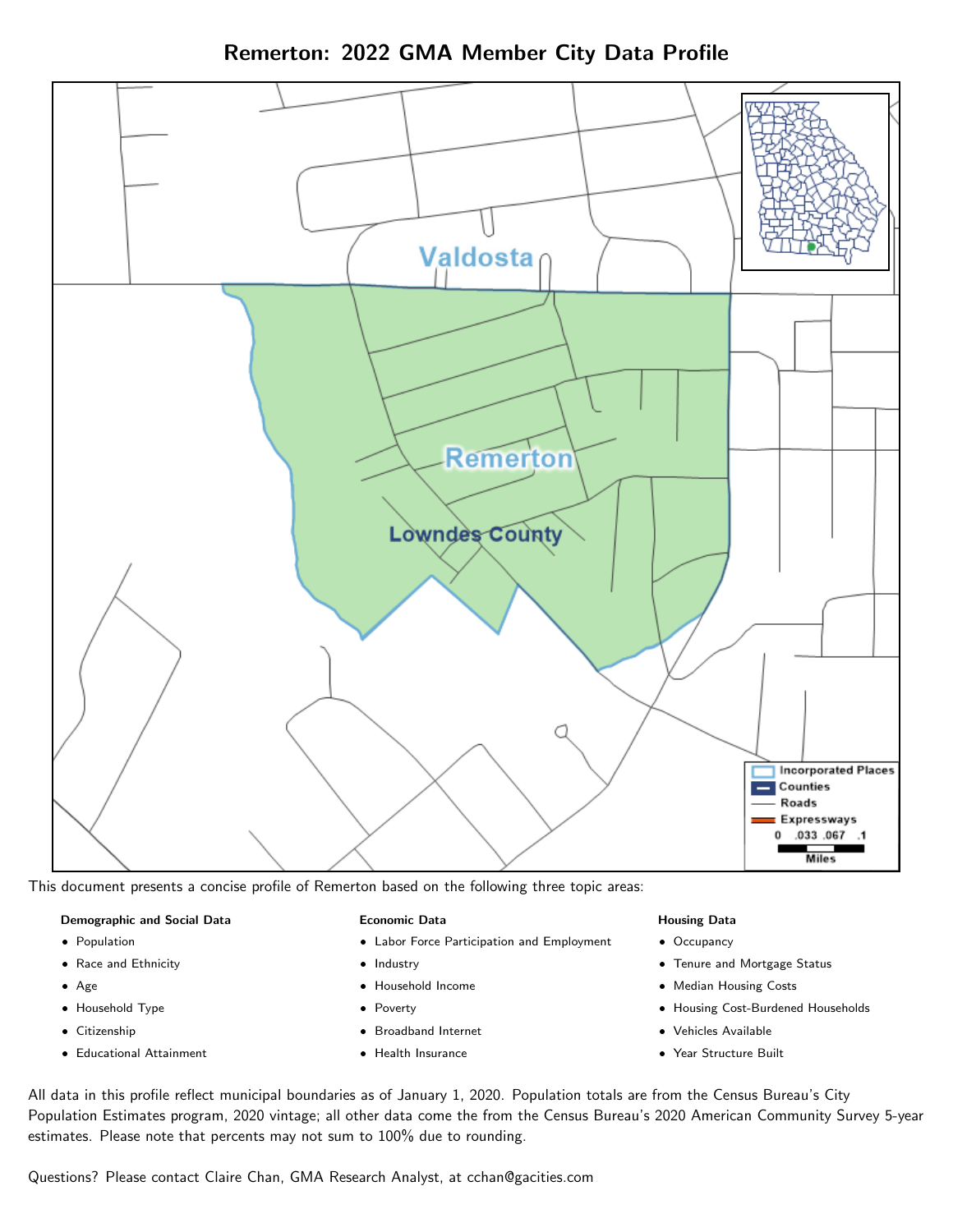# Remerton: Demographic and Social



0% 5% 10% 15% 20% 25% Male **Female** 25% 20% 15% 10% 5% 85 and over 80-84 75-79 70-74 65-69 60-64 55-59 50-54 45-49 40-44 35-39 30-34 25-29 20-24 15-19  $10-14$ 5-9 Under 5

**Citizenship** 

Age





Race and Ethnicity



Source: U.S. Census Bureau, City Population Estimates, 2020 vintage Source: American Community Survey, 2020 5-year estimates, table B03002

## Household Type



Source: American Community Survey, 2020 5-year estimates, table B01001 Source: American Community Survey, 2020 5-year estimates, table B11001

### Educational Attainment



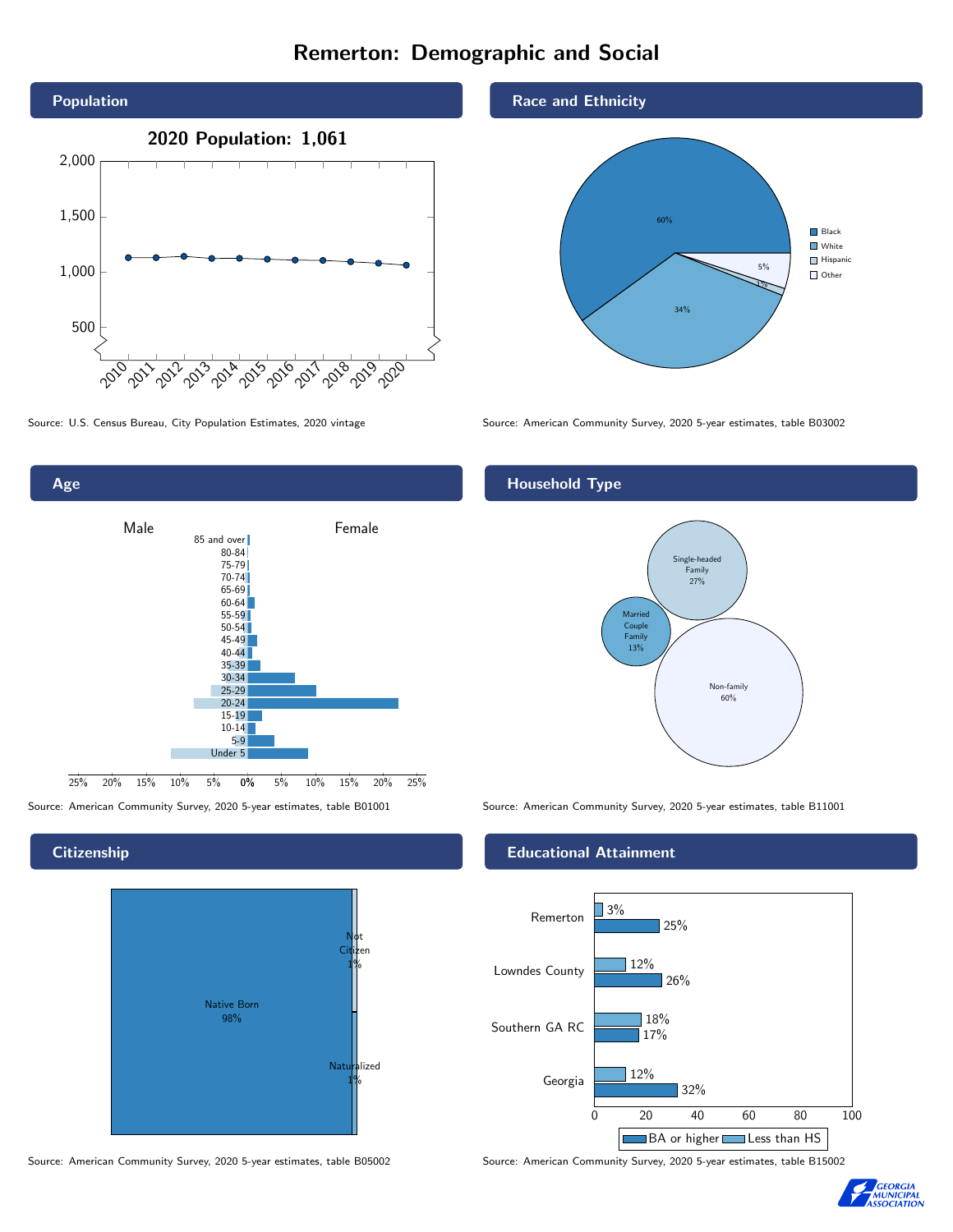# Remerton: Economic



Source: American Community Survey, 2020 5-year estimates, table B23001 Note: Unemployment rate is based upon the civilian labor force.

## Industry

| Agriculture, forestry, fishing and hunting, and mining      | $1\%$ |
|-------------------------------------------------------------|-------|
| Construction                                                | $2\%$ |
| Manufacturing                                               | 5%    |
| <b>Wholesale Trade</b>                                      | 3%    |
| Retail Trade                                                | 17%   |
| Transportation and warehousing, and utilities               | $2\%$ |
| Information                                                 | $1\%$ |
| Finance and insurance, real estate, rental, leasing         | 6%    |
| Professional, scientific, mgt, administrative, waste mgt    | 5%    |
| Educational services, and health care and social assistance | 23%   |
| Arts, entertainment, recreation, accommodation, food        | 34%   |
| service                                                     |       |
| Other services, except public administration                | $0\%$ |
| Public administration                                       | $0\%$ |

Source: American Community Survey, 2020 5-year estimates, table C24030



Source: American Community Survey, 2020 5-year estimates, tables B19013 and B19025 Source: American Community Survey, 2020 5-year estimates, table B17010



Poverty



### Health Insurance



Source: American Community Survey, 2020 5-year estimates, table B28002 Source: American Community Survey, 2020 5-year estimates, table B18135